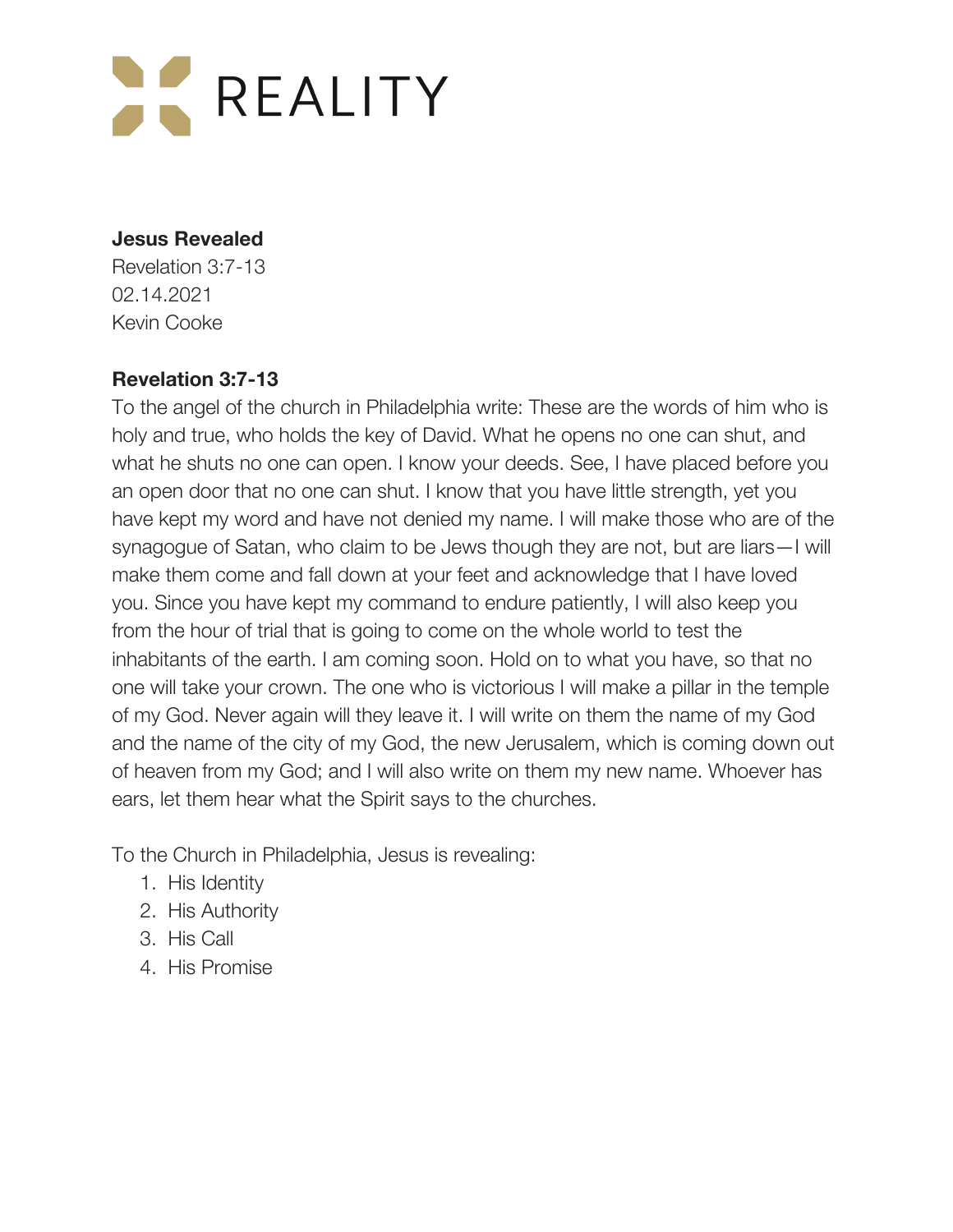## 1. The Identity of Jesus





### **Revelation 3:7**

These are the words of him who is holy and true…

"In ancient writings like the Bible, a name was way more than a label you used to make dinner reservations or sign up for a spin class or file your taxes with the IRS. Your name was your identity, your destiny, the truth hidden in the marrow of your bones. It was the one-word moniker for the truest thing about you - your inner essence."

- John Mark Comer, *God Has A Name*

Aléthinos: What is essentially true – connecting (visible) fact to its underlying reality. Emphasizes the integrity of what is true, down to its inner make-up. Reality, "true inside and out."

What does it mean that Jesus is genuine and authentic?